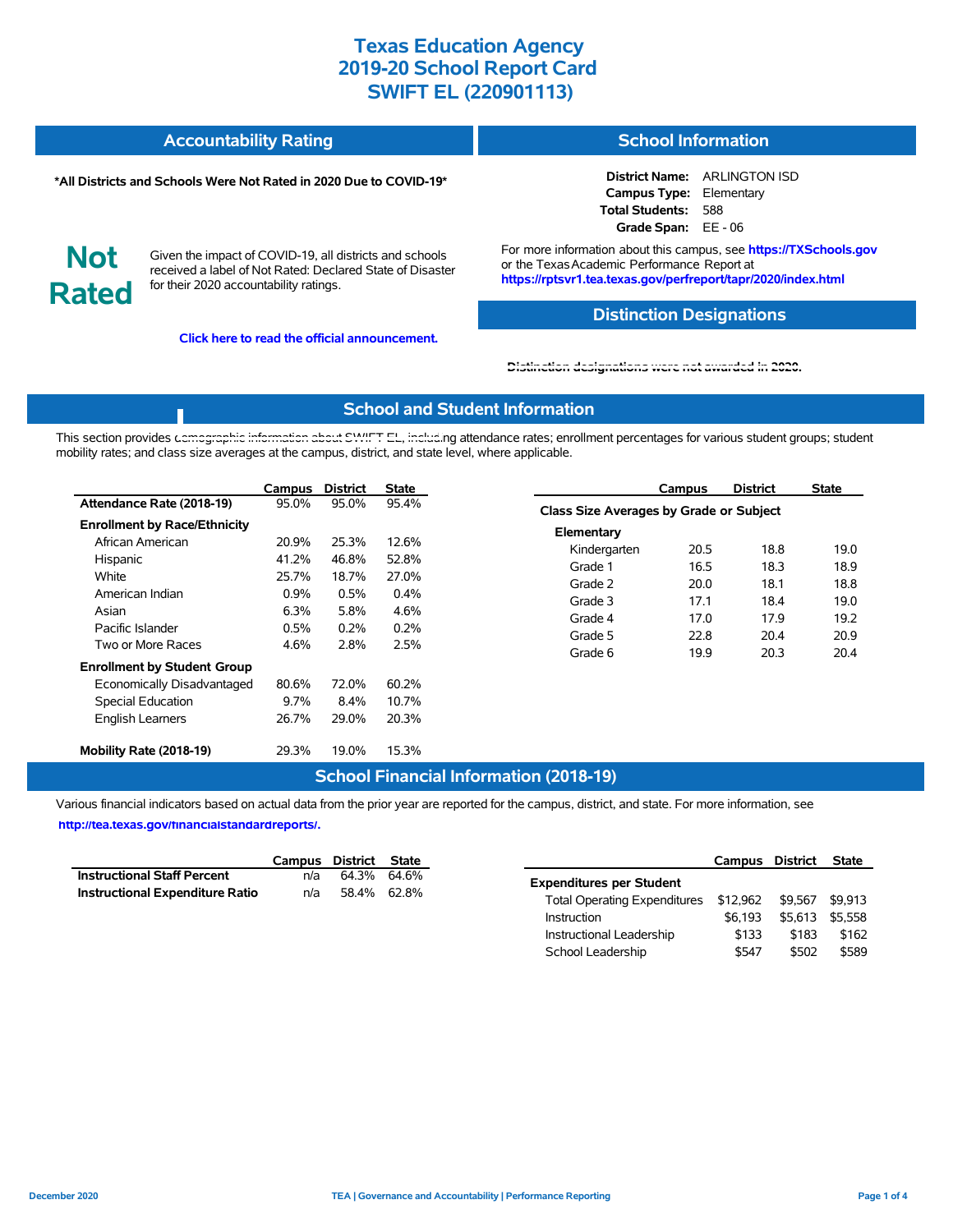### **STAAR Outcomes**

This section provides STAAR performance and Academic Growth outcomes. Academic Growth measures whether students are maintaining performance or improving from year to year. **Please note that due to the cancellation of spring 2020 State of Texas Assessments of Academic Readiness (STAAR) due to the COVID-19 pandemic, the performance of this year's report is not updated.**

|                                                                                |              |              |            |            | <b>African</b> |                                   |            | American                 |        | <b>Pacific</b>           | More                     | Econ   |
|--------------------------------------------------------------------------------|--------------|--------------|------------|------------|----------------|-----------------------------------|------------|--------------------------|--------|--------------------------|--------------------------|--------|
|                                                                                |              | <b>State</b> |            |            |                | District Campus American Hispanic | White      | Indian                   | Asian  | <b>Islander</b>          | Races                    | Disadv |
| STAAR Performance Rates at Approaches Grade Level or Above (All Grades Tested) |              |              |            |            |                |                                   |            |                          |        |                          |                          |        |
| All Subjects                                                                   | 2019         | 78%          | 74%        | 74%        | 54%            | 69%                               | 80%        | $\ast$                   | 100%   | $\overline{a}$           | 89%                      | 74%    |
|                                                                                | 2018         | 77%          | 72%        | 74%        | 59%            | 75%                               | 77%        | 40%                      | 96%    | $\overline{a}$           | 87%                      | 74%    |
| ELA/Reading                                                                    | 2019         | 75%          | 70%        | 75%        | 60%            | 69%                               | 81%        | $\ast$                   | 100%   |                          | $\ast$                   | 72%    |
|                                                                                | 2018         | 74%          | 69%        | 75%        | 54%            | 76%                               | 79%        | $\ast$                   | 89%    |                          | $\ast$                   | 74%    |
| <b>Mathematics</b>                                                             | 2019         | 82%          | 78%        | 76%        | 52%            | 75%                               | 81%        | $\ast$                   | 100%   | L,                       | $\ast$                   | 77%    |
|                                                                                | 2018         | 81%          | 77%        | 76%        | 66%            | 79%                               | 76%        | $\ast$                   | 100%   | $\overline{a}$           | 71%                      | 77%    |
| Writing                                                                        | 2019         | 68%          | 63%        | 58%        | 20%            | 50%                               | 67%        | $\overline{\phantom{a}}$ | *      |                          | $\overline{a}$           | 69%    |
|                                                                                | 2018         | 66%          | 61%        | 57%        | 50%            | 41%                               | 69%        |                          | $\ast$ |                          | $\ast$                   | 56%    |
| Science                                                                        | 2019         | 81%          | 77%        | 74%        | 67%            | 64%                               | 82%        | $\overline{a}$           |        |                          | $\ast$                   | 72%    |
|                                                                                | 2018         | 80%          | 76%        | 82%        | 57%            | 84%                               | 86%        | $\ast$                   | $\ast$ |                          | $\ast$                   | 82%    |
| STAAR Performance Rates at Meets Grade Level or Above (All Grades Tested)      |              |              |            |            |                |                                   |            |                          |        |                          |                          |        |
| All Subjects                                                                   | 2019         | 50%          | 45%        | 46%        | 34%            | 38%                               | 52%        | $\ast$                   | 73%    |                          | 56%                      | 44%    |
|                                                                                | 2018         | 48%          | 44%        | 48%        | 27%            | 48%                               | 54%        | 40%                      | 63%    | $\overline{a}$           | 53%                      | 51%    |
| ELA/Reading                                                                    | 2019         | 48%          | 43%        | 43%        | 40%            | 36%                               | 48%        | $\ast$                   | 54%    | $\overline{\phantom{a}}$ | $\ast$                   | 38%    |
|                                                                                | 2018         | 46%          | 42%        | 49%        | 29%            | 51%                               | 52%        | $\ast$                   | 56%    | L,                       | $\ast$                   | 53%    |
| Mathematics                                                                    | 2019         | 52%          | 47%        | 49%        | 32%            | 43%                               | 56%        | $\ast$                   | 85%    |                          | $\ast$                   | 48%    |
|                                                                                | 2018         | 50%          | 44%        | 47%        | 24%            | 48%                               | 53%        | $\ast$                   | 60%    | $\overline{a}$           | 43%                      | 47%    |
| Writing                                                                        | 2019         | 38%          | 33%        | 28%        | 0%             | 14%                               | 33%        | $\overline{\phantom{a}}$ | $\ast$ | $\overline{a}$           | $\overline{a}$           | 34%    |
|                                                                                | 2018         | 41%          | 36%        | 45%        | 33%            | 32%                               | 54%        | $\overline{\phantom{a}}$ | $\ast$ |                          | $\ast$                   | 47%    |
| Science                                                                        | 2019         | 54%          | 48%        | 55%        | 50%            | 41%                               | 64%        |                          | $\ast$ | $\overline{a}$           | $\ast$                   | 58%    |
|                                                                                | 2018         | 51%          | 47%        | 52%        | 29%            | 52%                               | 62%        | $\ast$                   | $\ast$ |                          | $\ast$                   | 59%    |
|                                                                                |              |              |            |            |                |                                   |            |                          |        |                          |                          |        |
| STAAR Performance Rates at Masters Grade Level (All Grades Tested)             |              |              |            |            |                |                                   |            | $\ast$                   | 47%    | $\overline{a}$           | 22%                      | 24%    |
| All Subjects                                                                   | 2019<br>2018 | 24%<br>22%   | 20%<br>19% | 24%<br>22% | 18%<br>16%     | 17%                               | 29%<br>23% | 40%                      | 46%    | $\overline{a}$           | 13%                      | 22%    |
|                                                                                | 2019         | 21%          | 18%        |            |                | 20%                               |            | $\ast$                   | 38%    | $\overline{a}$           | $\ast$                   | 19%    |
| ELA/Reading                                                                    | 2018         | 19%          | 17%        | 22%<br>24% | 24%<br>21%     | 14%<br>19%                        | 27%<br>26% | $\ast$                   | 44%    | $\overline{a}$           | $\ast$                   | 25%    |
|                                                                                | 2019         | 26%          | 23%        | 30%        | 20%            | 22%                               | 35%        | $\ast$                   | 62%    |                          | $\ast$                   | 30%    |
| Mathematics                                                                    | 2018         | 24%          | 21%        | 24%        | 14%            | 24%                               | 24%        | $\ast$                   | 50%    |                          | 14%                      | 23%    |
| Writing                                                                        | 2019         | 14%          | 11%        | 5%         | 0%             | 0%                                | 6%         | $\blacksquare$           | $\ast$ | L,                       | $\overline{\phantom{a}}$ | 7%     |
|                                                                                | 2018         | 13%          | 10%        | 4%         | 0%             | 5%                                | 4%         | $\overline{a}$           | $\ast$ |                          | $\ast$                   | 4%     |
| Science                                                                        | 2019         | 25%          | 21%        | 26%        | 0%             | 18%                               | 36%        | $\overline{\phantom{a}}$ | $\ast$ | $\overline{a}$           | $\ast$                   | 28%    |
|                                                                                | 2018         | 23%          | 21%        | 26%        | 14%            | 24%                               | 33%        | $\ast$                   | $\ast$ | $\overline{a}$           | $\ast$                   | 26%    |
|                                                                                |              |              |            |            |                |                                   |            |                          |        |                          |                          |        |
| <b>Academic Growth Score (All Grades Tested)</b>                               |              |              |            |            |                |                                   |            |                          |        |                          |                          |        |
| <b>Both Subjects</b>                                                           | 2019         | 69           | 69         | 69         | 65             | 62                                | 73         | $\ast$                   | 97     |                          | $\ast$                   | 68     |
|                                                                                | 2018         | 69           | 70         | 67         | 69             | 69                                | 64         | $\ast$                   | 69     | $\overline{a}$           | 82                       | 67     |
| ELA/Reading                                                                    | 2019         | 68           | 67         | 62         | 56             | 55                                | 66         | $\ast$                   | 94     | $\overline{a}$           | $\ast$                   | 61     |
|                                                                                | 2018         | 69           | 69         | 71         | 69             | 70                                | 71         | $\ast$                   | 67     |                          | $\ast$                   | 74     |
| <b>Mathematics</b>                                                             | 2019         | 70           | 71         | 75         | 74             | 68                                | 79         | $\ast$                   | 100    |                          | $\ast$                   | 75     |
|                                                                                | 2018         | 70           | 70         | 64         | 68             | 68                                | 56         | $\ast$                   | 71     |                          | 79                       | 61     |

? Indicates that the data for this item were statistically improbable or were reported outside a reasonable range.<br>- Indicates zero observations reported for this group.<br>\* Indicates results are masked due to small numbers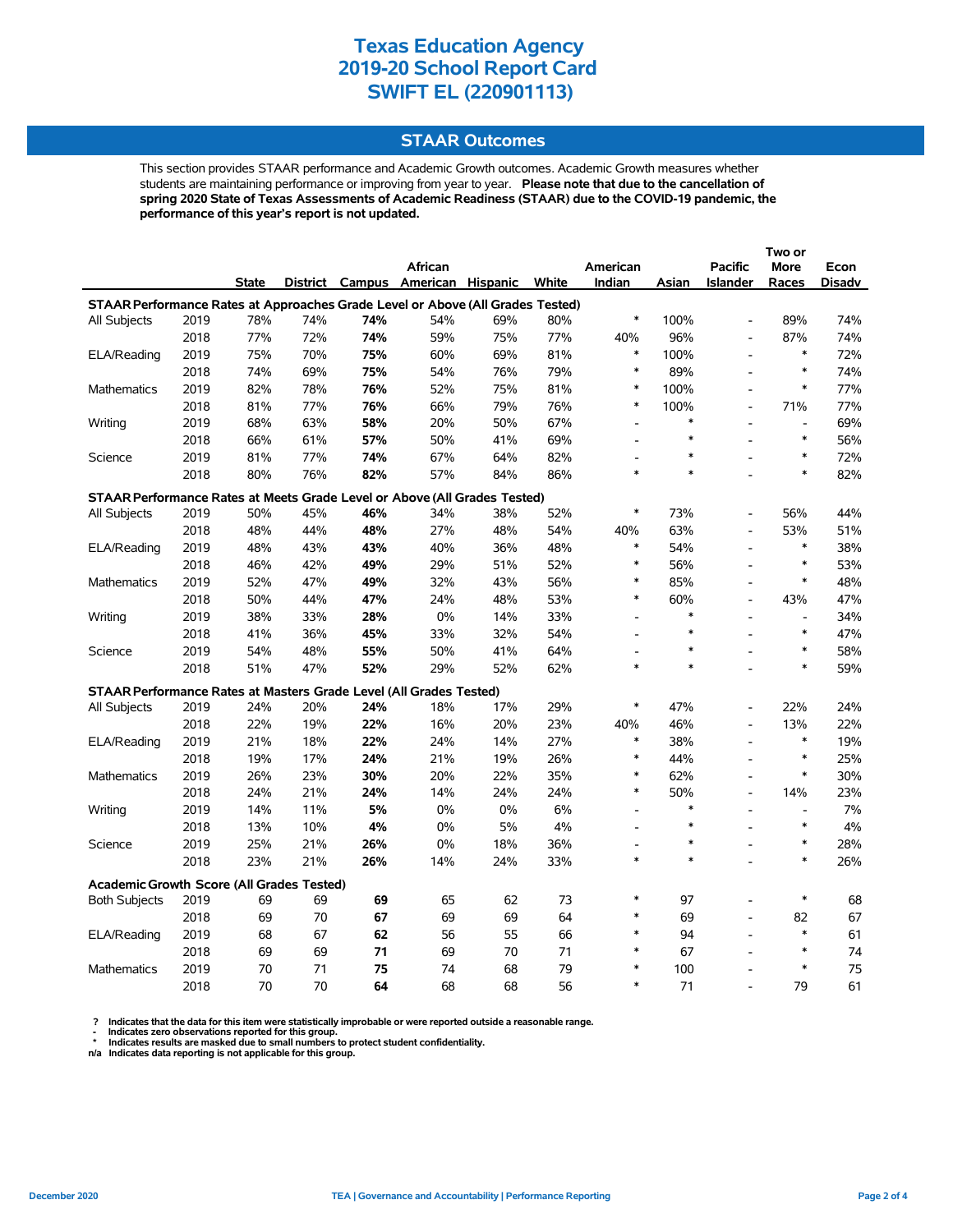### **Prior-Year Non-Proficient and Student Success Initiative STAAR Outcomes**

Progress of Prior-Year Non-Proficient Students shows STAAR performance rates for students who did not perform satisfactorily in 2017-18 but did in 2018-19. Student Success Initiative shows rates related to the requirement for students to demonstrate proficiency on the reading and mathematics STAAR in grades 5 and 8. **Please note that due to the cancellation of spring 2020 State of Texas Assessments of Academic Readiness (STAAR) due to the COVID-19 pandemic, this year's report is not updated.**

|                                                                       |              |                                      |                                                   |                                                                       |                 | Two or |          |        |                 |             |               |  |
|-----------------------------------------------------------------------|--------------|--------------------------------------|---------------------------------------------------|-----------------------------------------------------------------------|-----------------|--------|----------|--------|-----------------|-------------|---------------|--|
|                                                                       |              |                                      |                                                   | African                                                               |                 |        | American |        | <b>Pacific</b>  | <b>More</b> | Econ          |  |
|                                                                       | <b>State</b> | <b>District</b>                      | Campus                                            | American                                                              | <b>Hispanic</b> | White  | Indian   | Asian  | <b>Islander</b> | Races       | <b>Disadv</b> |  |
| Progress of Prior-Year Non-Proficient Students                        |              |                                      |                                                   |                                                                       |                 |        |          |        |                 |             |               |  |
| Sum of Grades 4-8                                                     |              |                                      |                                                   |                                                                       |                 |        |          |        |                 |             |               |  |
| Reading                                                               |              |                                      |                                                   |                                                                       |                 |        |          |        |                 |             |               |  |
| 2019                                                                  | 41%          | 39%                                  | 43%                                               | 43%                                                                   | 41%             | 43%    | $\ast$   | $\ast$ |                 |             | 42%           |  |
| 2018                                                                  | 38%          | 36%                                  | 17%                                               | *                                                                     | 28%             | $\ast$ | $\ast$   |        |                 |             | $\ast$        |  |
| Mathematics                                                           |              |                                      |                                                   |                                                                       |                 |        |          |        |                 |             |               |  |
| 2019                                                                  | 45%          | 42%                                  | 49%                                               | 0%                                                                    | 36%             | 78%    | *        |        |                 |             | 40%           |  |
| 2018                                                                  | 47%          | 41%                                  | 30%                                               | *                                                                     | 30%             | $\ast$ | *        | $\ast$ |                 | $\ast$      | 26%           |  |
| <b>Students Success Initiative</b>                                    |              |                                      |                                                   |                                                                       |                 |        |          |        |                 |             |               |  |
| <b>Grade 5 Reading</b>                                                |              |                                      |                                                   |                                                                       |                 |        |          |        |                 |             |               |  |
|                                                                       |              |                                      |                                                   | Students Meeting Approaches Grade Level on First STAAR Administration |                 |        |          |        |                 |             |               |  |
| 2019                                                                  | 78%          | 73%                                  | 74%                                               | 83%                                                                   | 68%             | 74%    |          | $\ast$ |                 | $\ast$      | 71%           |  |
|                                                                       |              |                                      | <b>Students Requiring Accelerated Instruction</b> |                                                                       |                 |        |          |        |                 |             |               |  |
| 2019                                                                  | 22%          | 27%                                  | 26%                                               | 17%                                                                   | 32%             | 26%    |          | $\ast$ |                 | $\ast$      | 29%           |  |
|                                                                       |              | <b>STAAR Cumulative Met Standard</b> |                                                   |                                                                       |                 |        |          |        |                 |             |               |  |
| 2019                                                                  | 86%          | 82%                                  | 81%                                               | 83%                                                                   | 73%             | 86%    |          | $\ast$ |                 | ∗           | 77%           |  |
| <b>Grade 5 Mathematics</b>                                            |              |                                      |                                                   |                                                                       |                 |        |          |        |                 |             |               |  |
| Students Meeting Approaches Grade Level on First STAAR Administration |              |                                      |                                                   |                                                                       |                 |        |          |        |                 |             |               |  |
| 2019                                                                  | 83%          | 77%                                  | 81%                                               | 83%                                                                   | 77%             | 81%    |          | *      |                 | ∗           | 79%           |  |
|                                                                       |              |                                      | <b>Students Requiring Accelerated Instruction</b> |                                                                       |                 |        |          |        |                 |             |               |  |
| 2019                                                                  | 17%          | 23%                                  | 19%                                               | 17%                                                                   | 23%             | 19%    |          | $\ast$ |                 | $\ast$      | 21%           |  |
|                                                                       |              | <b>STAAR Cumulative Met Standard</b> |                                                   |                                                                       |                 |        |          |        |                 |             |               |  |
| 2019                                                                  | 90%          | 85%                                  | 88%                                               | 83%                                                                   | 77%             | 96%    |          | $\ast$ |                 | ∗           | 86%           |  |

 **? Indicates that the data for this item were statistically improbable or were reported outside a reasonable range.**

 **- Indicates zero observations reported for this group. \* Indicates results are masked due to small numbers to protect student confidentiality.**

**n/a Indicates data reporting is not applicable for this group.**